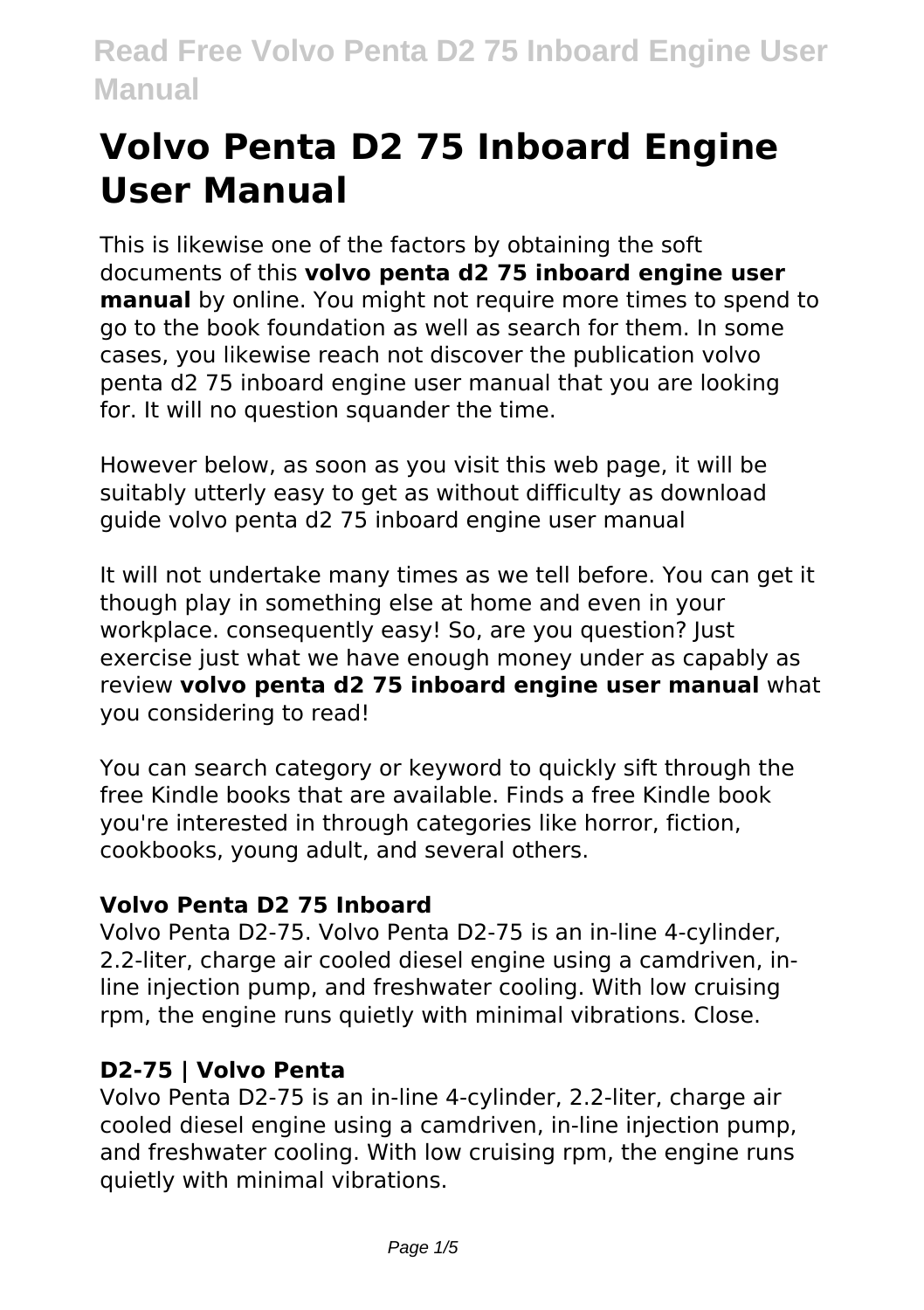#### **D2-75 - Specifications | Volvo Penta**

D2-75. D2-75. Our cookie policy ... Volvo Penta is a partner in every stage of the process, no matter if you are a yard, a designer or a boat owner. ... Volvo Penta IPS; Inboard Shaft; For Powerboats. Find the best power solution for motor- and powerboats, vessels up to 55ft.

#### **D2-75 - Volvo Penta**

Volvo Penta D2-75 is an in-line 4-cylinder, 2.2-liter, charge air cooled diesel engine using a camdriven, in-line injection pump, and freshwater cooling. With low cruising rpm, the engine runs quietly with minimal vibrations.

#### **D2-75 - Documents | Volvo Penta**

Volvo Penta D2-75 is an in-line 4-cylinder, 2.2-liter, charge air cooled diesel engine using a camdriven, in-line injection pump, and freshwater cooling. With low cruising rpm, the engine runs quietly with minimal vibrations.

#### **Volvo Penta D2-75 - Diesel Inboard - SAL Marine**

Volvo Penta D2-75 is a totally integrated package, with the perfectly matched Saildrive 150 S powered by the in-line 4-cylinder, 2.2-liter, charge air cooled diesel engine using a camdriven, in-line injection pump, and freshwater cooling. Together, the package gives low cruising rpm with quiet running, and minimal vibrations.

#### **D2-75/150S | Volvo Penta**

Volvo Penta D2-75 är en rak 4-cylindrig, laddluftskyld dieselmotor på 2,2 liter, som använder kamdriven rak insprutningspump och färskvattenkylning. Eftersom motorn har lågt motorvarvtal vid marschfart är den tystgående med minimala vibrationer.

## **D2-75 | Volvo Penta**

The broad range of Volvo Penta inboard diesel engines means that you can always find an engine that fits the size of the boat. The engines deliver rapid acceleration, reliable performance and the ability to maintain a high cruising speed, regardless of the load or sea. These, however, are but a few of the many benefits.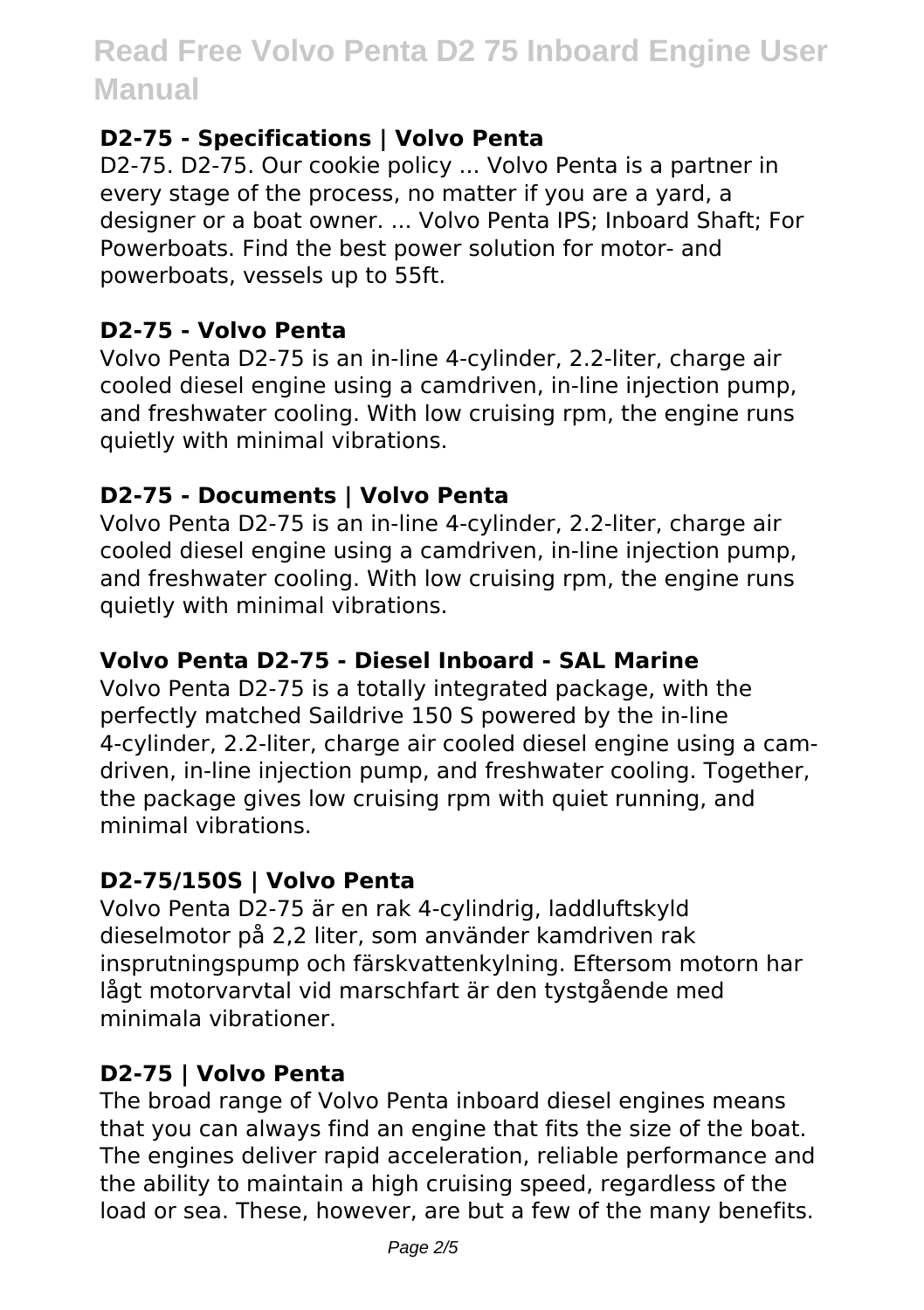## **Inboard | Volvo Penta**

Volvo Penta D2-75 es un motor diésel de 2,2 litros y 4 cilindros en línea con enfriador del aire de admisión que utiliza una bomba de inyección en línea accionada desde el árbol de levas y refrigeración por agua dulce. Con un bajo régimen de motor, el motor funciona de forma silenciosa con vibraciones mínimas.

# **D2-75 | Volvo Penta**

The UK's No.1 website for Volvo Penta Inboard Diesel Engines for sale . Advertise for FREE today! The UK's No.1 website for Volvo Penta Inboard Diesel Engines for sale . Advertise for FREE today! ... Brand New Crated Volvo Penta D2-75 72hp Four Cylinder Turbocharged Heat Exchanger Cooled Marine ... £ 10,103. Marine Engines Direct.

#### **Volvo Penta Inboard Diesel Engines For Sale (Boat Engines ...**

Engine designation D2-75 Crankshaft power, kW (hp) 55 (75) Propeller shaft power, kW (hp) 53 (72) Engine speed, rpm 2700 $\Box$ 3000 Displacement, I (in3) 2.2 (134.2) Number of cylinders 4 Bore/stroke, mm (in.) 84/100 (3.31/3.94) Compression ratio 23.3:1 Dry weight with reverse gear HS25A/MS25, kg (lb) 264/258 (582/569) Dry weight with saildrive 150S, kg (lb) 264 (582) Emission compliance BSO, EU RCD, US EPA Tier 3 Rating R5\*

## **VOLVO PENTA INBOARD DIESEL D2-75**

Volvo Penta D2-75 is a totally integrated package, with the perfectly matched Saildrive 150 S powered by the in-line 4-cylinder, 2.2-liter, charge air cooled diesel engine using a camdriven, in-line injection pump, and freshwater cooling.

## **D2-75/150S - Documents | Volvo Penta**

Volvo Penta NEW D2-75 72hp Marine Diesel Engine & 150S Saildrive Package. 72hp. Inboard Engine

# **Boat engine Volvo Penta for sale | Youboat UK**

VOLVO PENTA INBOARD DIESELD2-75 55 kW (75 hp) crankshaft power acc. to ISO 8665 The new generation Volvo Penta D2